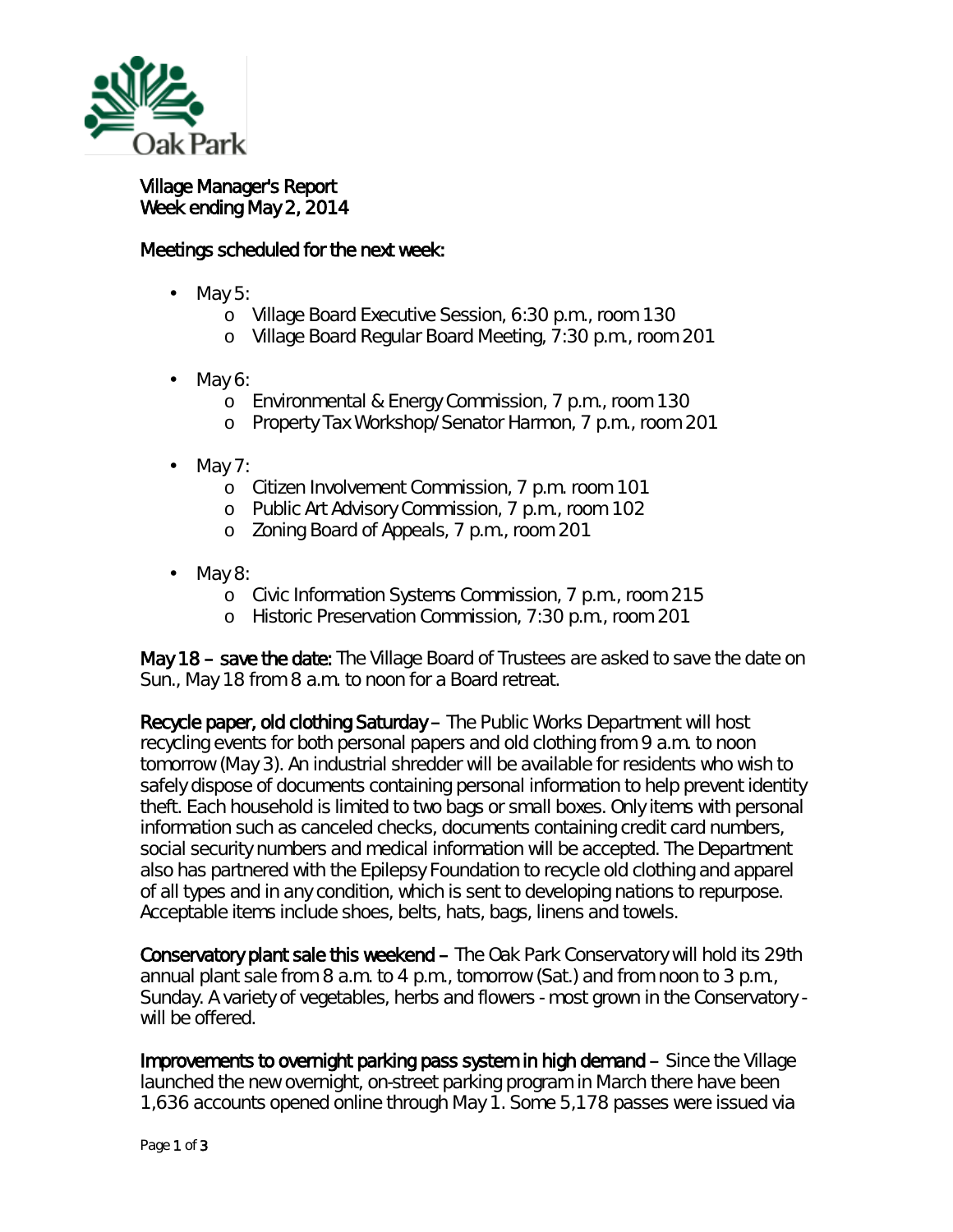the online portal. Of these passes issued, 826 were paid, generating \$5,782 in revenue.

Aggregation update – Staff have continued to disseminate information residents need to take advantage of the Village's electricity aggregation program, including choosing Constellation's all-green option. The May *OP/FYI* newsletter, which already is [posted online,](http://www.oak-park.us/newsletters/may-2014) should be arriving in mailboxes today and tomorrow with a [main](http://www.oak-park.us/sites/default/files/newsletters/pdf/MAY14%20FINAL.pdf)  [story](http://www.oak-park.us/sites/default/files/newsletters/pdf/MAY14%20FINAL.pdf) focusing on the deadline. The deadline also is the focus of the lead story on the [Village website.](http://www.oak-park.us/) A how-to video is airing on our [YouTube channel](http://www.youtube.com/user/vopnews) and on our cable station available to subscribers on Comcast channel 6 and AT&T Uverse channel 99. A display ad also appeared in this week's Wednesday Journal and will appear again on May 7, the day before the deadline. We have provided materials to various organizations to share with their constituents and have facilitated considerable social media buzz.

Postal advisory council – The U.S. Postal Service has asked the Village to help promote its efforts to recruit volunteers to serve on a local customer advisory council for Oak Park, River Forest and Forest Park. According to information provided by the Postal Service, the advisory council is intended to provide a forum for customers to meet with postal representatives to discuss concerns, ideas and suggestions for improving customer satisfaction. Postal officials say they also will work through the council to help disseminate information on new or changing local programs, policies and procedures. Applications are available in Post Offices in Oak Park, River Forest and Forest Park. Anyone with questions or seeking more information is asked to call Postal Service Customer Service at 630.260.5783.

Earth Fest report – Saturday's Earth Fest event the Public Works Center included 45 vendors and more than 500 attendees. The event included recycling demonstrations, ideas on planning green block parties and food trucks offering a variety of food from vegan to organic. This was the fifth year for the event.

Public Works activities – The Streets Division continued patching potholes and repairing water utility openings throughout the Village. The division also continued parking lot and Marion Street viaduct cleaning projects as well as repairing the timber retaining wall adjacent to Village Lot 115 on South Boulevard at Maple Avenue. The Water and Sewer division repaired a water main break at 1046 Belleforte Avenue, a broken sewer lateral at 1018 Hayes Avenue and the Village's side of the water service at 208 N. Ridgeland Ave. In addition, crews completed flood patrol in various sections throughout town during rain showers. The Forestry Division planted a tree at Percy Julian Middle School on April 25 in celebration of Arbor Day, while crews and contractors also continued grinding stumps in preparation for parkway tree planting.

Leaf blower restrictions in effect - The Public Works Department is reminding residents that gas-powered leaf blowers louder than 65 decibels or that don't meet federal emission regulations may not be used in Oak Park from June through September. The ban, which was adopted following a recommendation from the Environment & Energy Commission, applies to both landscapers and homeowners. Gas-powered blowers that emanate fewer than 65 decibels and meet emission standards may be used during the ban if they have been tested and approved by the